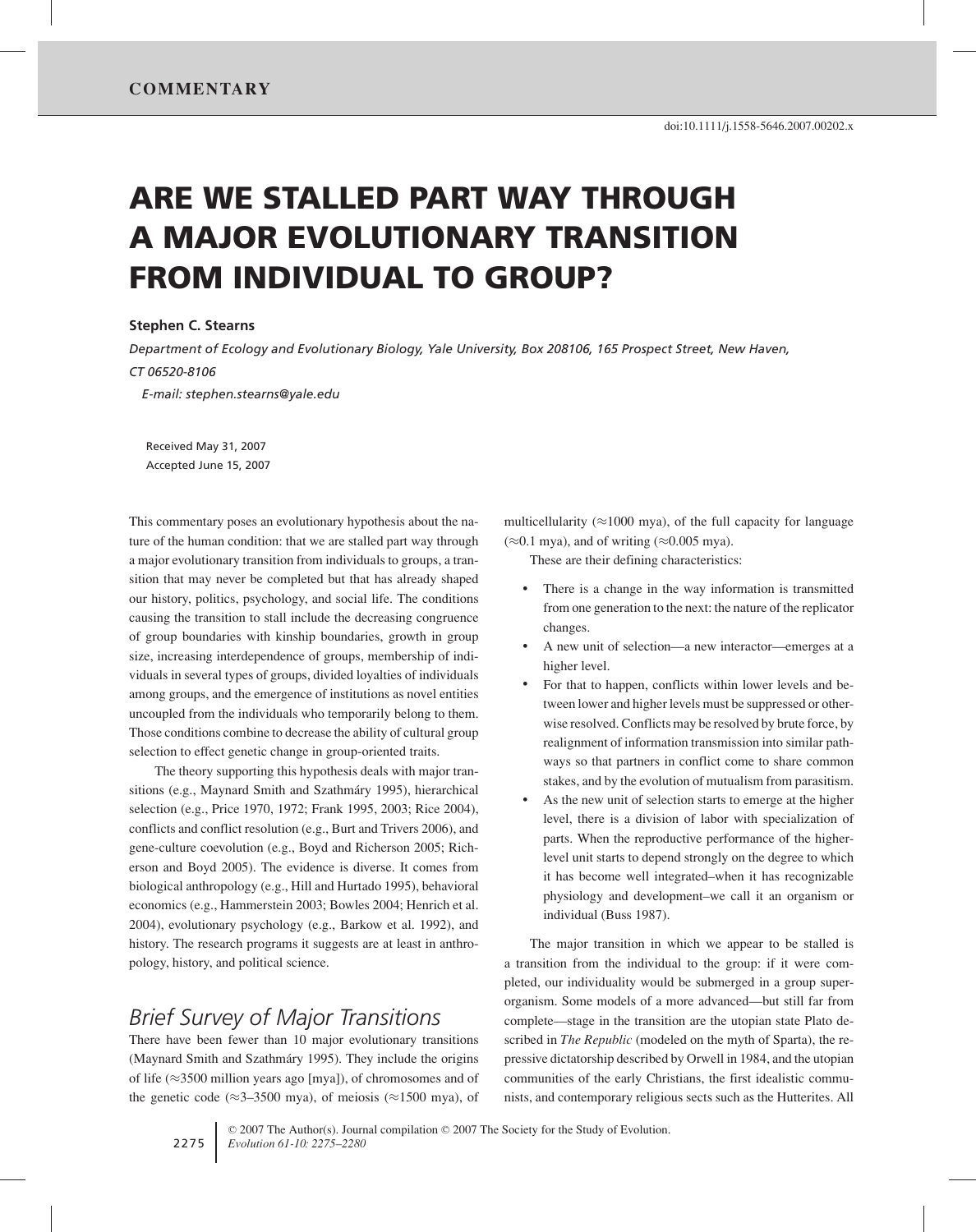are viewed here as unstable and likely to disappear in the long term, but history suggests that something like them emerges repeatedly, just as asex emerges repeatedly from sex and goes more rapidly extinct.

### *The History that Suggests the Hypothesis*

In our lineage the transition from a solitary to a group lifestyle had begun at least by the time that primates began to live in family groups, possibly 50 mya in the Eocene. There followed tens of millions of years in which individuals acquired adaptations to social life through in-group interactions with closely related individuals and out-group interactions with distantly related individuals. At this stage evolution was primarily biological rather than cultural. Psychological predilections and susceptibilities were shaped both by kin selection and by the differential survival of groups that varied in the degree of social cohesion that promotes efficacy in competition among groups. The partitioning of genetic variation within and among groups was such that kin and group selection often worked together to shape group-oriented behavior and were at times formally indistinguishable when viewed as components of a hierarchical selection process (Hamilton 1975; Queller 1992a,b; Frank 1998; Michod 1999).

Eventually social evolution arrived at a stage of the transition that can be observed today in chimpanzees, whose fission–fusion bands hold territories that they defend against neighboring groups in warlike interactions. Chimpanzees react quite differently to encounters with in-group and out-group individuals: they can seek individually to dampen conflict within the group and exhibit behavior that can be interpreted as consoling, reconciling, or pacifying (Boehm 2000).

Chimpanzees are hunter-gatherers, and our ancestors were hunter-gatherers (Marlowe 2005) until some of them domesticated animals and became nomadic herders, a shift that did not make a large difference to in-group versus out-group dynamics. Cooperation remained important within groups, as did aggression between groups. More importantly for the hypothesis advanced here, the origin of language and the accompanying increase in cognitive capacity and tool use led to a huge expansion in the role of cultural evolution. The performance of groups in intergroup competition started to depend both on cultural and on biological characteristics, and cultural group selection began to operate on cultural variation (Boyd and Richerson 1985, 2005).

Cultural group selection increased the representation of groups whose greater social cohesion endowed them with greater efficiency in defense and aggression. Part of the increased cohesion came from biological changes in social psychology; part came from cultural inheritance of social norms biased by innate

predispositions that had evolved earlier. Biological evolution provided psychological handles on which culture could pull, and cultural evolution generated selective pressures that could change the biological bases of psychology. Through gene-culture coevolution, individuals became more cooperative with members of the in-group, more willing to sacrifice themselves to defend its interests, more deferential to the authorities that emerged to lead the group in intergroup conflicts, and more susceptible to manipulation by authority. These tendencies were both cultural and genetic in a mix whose components remain hard to estimate.

The identification of individuals with the interests of the group, however, was partial, not complete, and its intensity remained variable among individuals. Some identified more strongly with group interests than others, and despite the emerging group-oriented cultural norms, many individuals retained a strong sense of self-interest. Groups needed leaders to function effectively in intergroup competition, but when leaders emerged, they often used their position to promote their own interests as well as those of the group, sometimes cheating the individuals whom they claimed to serve by exploiting their evolved deference to authority. Thus group members needed leadership but were often in conflict with it. And within the group, individuals continued to experience conflicts of ancient origin over mates, resources, access to power, and other things.

Because such conflicts could have debilitating consequences for group performance, groups in which altruistic punishment emerged had greater social cohesion because punishment repressed conflict (Boyd et al. 2003). Altruistic punishment is defined as punishment of others seen committing an infraction against any group member, related or unrelated, with no direct reward to the individual engaged in punishing. The benefit is to the group, not to the individual, who bears the cost of enforcement but gets no more than her average share of the group benefit. Individuals who responded to punishment with improvements in group-oriented behavior—or who reduced the costs of being punished by avoiding it because they had evolved the capacity for anticipatory internalizations such as shame and guilt—formed groups that were more cohesive and competitive than those in which individuals were less capable of shame or guilt, insensitive to punishment, which they resisted or ignored, and acted in pure self-interest.

(We now call those insensitive to group interest and incapable of shame or guilt sociopaths, a word that is interesting because it implies that the group has become a super-organism—it can get sick.)

Out of this process emerged the striking predilections, sensitivities, and susceptibilities of our group psychology: empathy and sympathy; sin, guilt, and shame; honor, duty, and other precursors of patriotism; the importance we place on our social reputations; and our unusual willingness—incomplete but nonetheless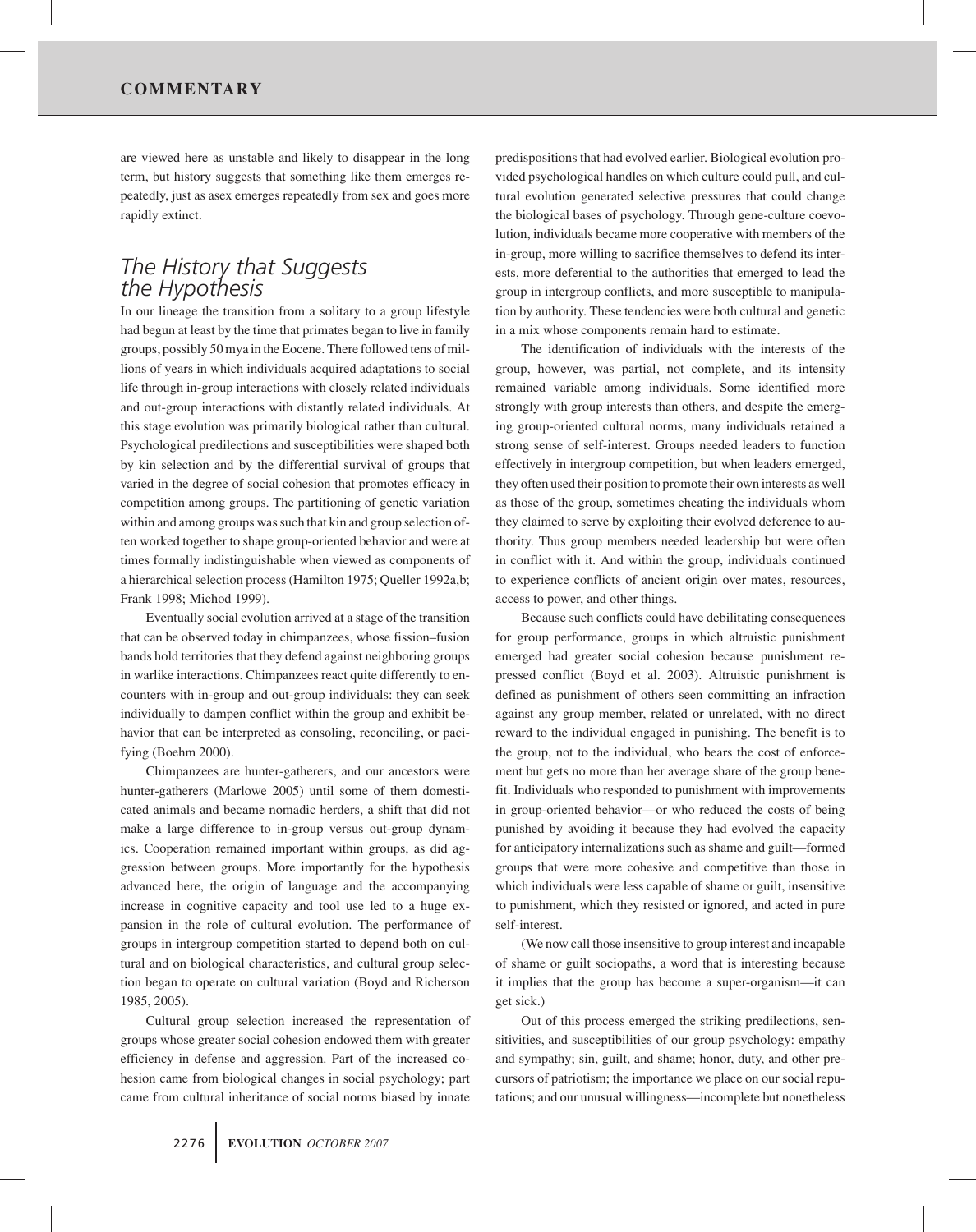striking—to wage a war and to die for nonrelatives in a war. Those features of our psychology are seen here as having been shaped in populations with the kind of hierarchical structure in which selection could operate strongly among groups for a long time (Bowles 2006).

#### *From Hunter-Gatherers to Nation-States*

The origin of agriculture caused a major reorganization of the selection pressures operating on both biological and cultural evolution. With agriculture, a significant part of humanity began to exist in settlements in which the average coefficient of relationship of those involved in social interactions dropped significantly. Much of life was now mediated by interactions with nonrelatives, many of them strangers, and the need for cultural mechanisms to reduce conflict and to increase cooperation intensified (Seabright 2004).

Ethical ideas about how to mediate social interactions, doubtless long present in oral traditions, were formalized and written down. The social role of religions as givers of laws and sources of social norms became more important. The first written legal codes were already complex: the Sumerian code of Hammurabi (about 1750 BCE) has about 230 dicta, 56 of which refer to marriage or inheritance and 80 of which refer to stealing or cheating; the Hittite code of Nesilim (about 1650 BCE) has about 150 dicta, 11 of which refer to marriage or inheritance and 20 of which refer to cheating or stealing (plus several remarkable dicta on bestiality). They contain strong emphasis on the punishment of those who break social norms, suggesting a prior oral tradition consistent with altruistic punishment.

At the same time, the food surpluses made possible by agriculture enabled populations to expand dramatically, bringing local groups into conflict over space, water, and other resources. Groups organized at a larger scale for self-defense, forming city-states that often warred with neighbors.

Up to this point, before the emergence of the first empires roughly 3500 BCE in Egypt, Mesopotamia, and the Indus Valley, 2000 BCE in Anatolia, 1500 BCE in Greece and China, 500 BCE in the Andean highlands, later elsewhere—the conditions of cultural and biological selection on human psychology continued and intensified the trends that had started in hunter-gatherer bands. The trends toward a transition from individual to group continued.

Then, roughly when written history begins, small, warring city-states started to condense into local "empires" as particularly strong city-states conquered their neighbors and powerful military leaders forged larger political units. They were often successful in the short term but unstable in the longer term, brought down by internal conflicts driven by warlords and local militias. Weakened, they fell victim to outside enemies. Some vanished. Others

passed through a sequence of reorganizations out of which modern nation-states, some of them smaller than the previous empires, emerged. Rome followed by modern Europe is one example; the quite different repeated series of larger empires and smaller, more numerous kingdoms in China and India are others. There has been some opportunity for selection at the level of the state.

# *The Transition Stalls* ... *or Does It?*

It is during the period of written history that processes start to develop, which could stall a transition from individual to group, including the following:

- The boundaries of biological populations—especially kinship groups—and the major components of cultural groups—such as language, religion, and citizenship were often no longer congruent.
- As a result, the boundaries of higher-level groups became diffuse, cultural markers of group identity became less reliable, and loyalties became divided.
- As communication improved and trade expanded, both involved the individual in a network of relationships that extended increasingly outward from the local group, complicating the cultural selection pressures operating on ingroup versus out-group psychology and reducing their net effect.
- Within the group, individuals started to belong to a variety of emerging institutions. Economic units (guilds, landowners, peasants), social units (castes, classes), religious identifications, and political affiliations did not overlap precisely. Because one individual often belonged to several different groupings, each with a different membership, the potential for divided loyalties became greater as societies grew more complex. The definition of the in-group became multidimensional; the recognition of the out-group became more difficult; group boundaries became fuzzy.
- Because groups grew larger—villages are larger than foraging groups, city-states are larger than villages, nationstates are larger than city-states, and empires are larger than nation-states—and sometimes endured longer, the frequency of selective events involving groups decreased and with it the opportunity for cultural group selection to shape group performance.

People, however, did not rapidly lose the innate psychological predispositions and susceptibilities toward group-beneficial behavior that they had previously acquired. One reason was that there was still some selection to maintain them, averaged over the new cultural complexities. Another was that genetic change occurs much more slowly than cultural change. For both reasons innate biases on social interactions remained and helped to shape politics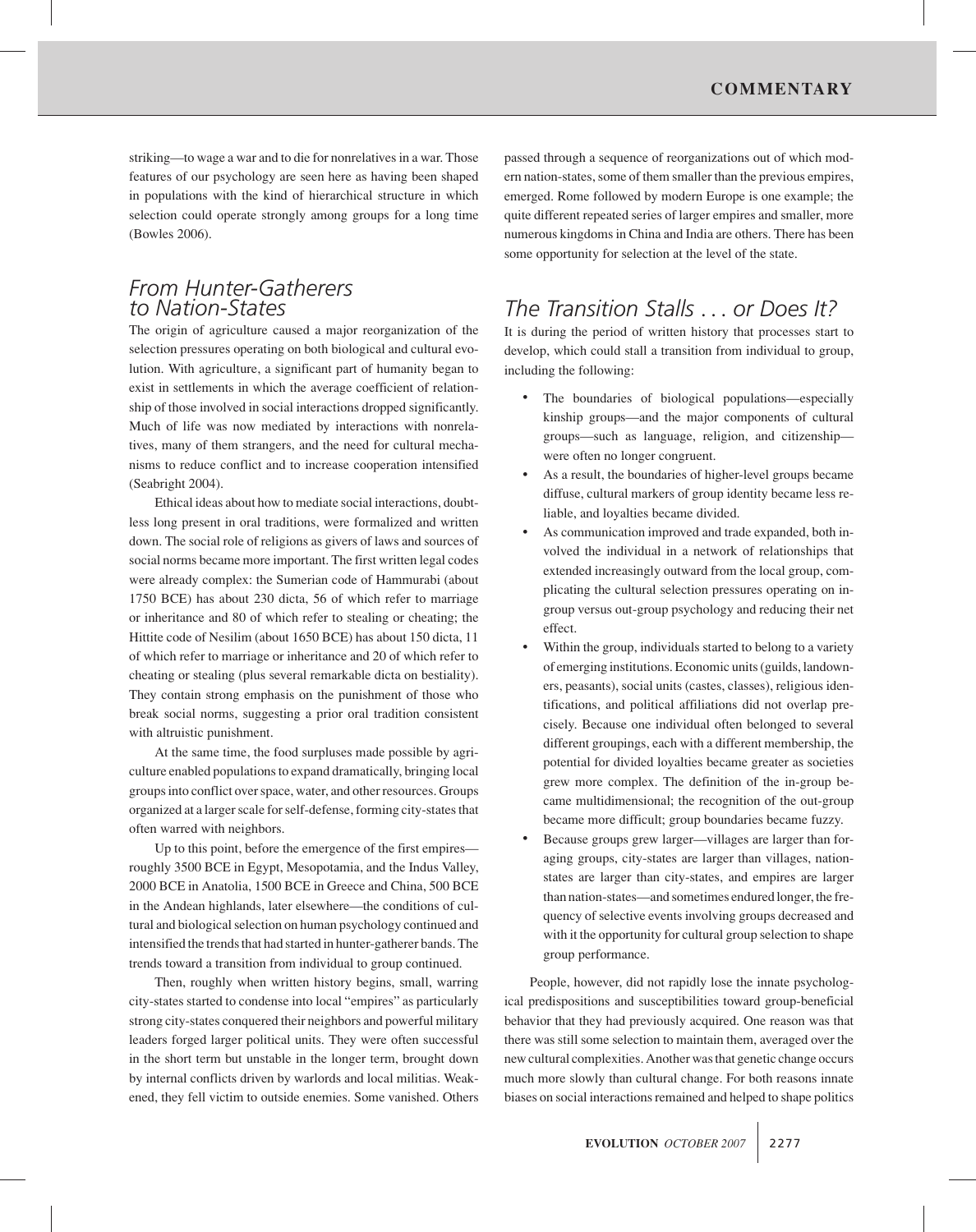and history. These biases included the in-group versus out-group distinction with cooperation with insiders and aggression toward outsiders, a general sense of "fairness" towards members of the local group and sometimes beyond it, a deference to authority, a willingness to sacrifice—up to a point—for group interest, and a general sensitivity to and tendency to punish those seen violating social norms ("cheaters") (Cosmides and Tooby 1992). Originally produced by biological evolution, these innate handles were readily grasped, reinforced, and transformed by cultural processes.

Others have also seen the tension between the individual and the group as defining an important feature of the human condition (e.g., Eibl-Eibesfeldt 1979; Boehm 1996; Eibl-Eibesfeldt and Salter 1998; Bowles 2004). Bertrand Russell used it as one of the issues around which he organized his history of western philosophy:

From 600 B.C. to the present day, philosophers have been divided into those who wished to tighten social bonds [disciplinarians—e.g. Plato, Nietzsche] and those who wished to relax them [libertarians- e.g. Democritus, Popper]... Every community is exposed to two opposite dangers: ossification through too much discipline and reverence for tradition, on the one hand; dissolution, or subjection to foreign conquest, through the growth of an individualism and personal independence that makes cooperation impossible, on the other hand. (Russell 1984, pp. xii-xiii)

Russell noted that history could be understood as the replacement of poorly coordinated individualistic societies by competitors that drew their power from social cohesion, and cited the absorption of the Greek city-states by Rome as an example.

## *Logical Status*

The scenario sketched above is not yet up to the standards used in evolutionary biology. In drawing on both the natural and the social sciences, it pulls together ideas from fields that have different standards for the admission of evidence and different definitions of the point at which an argument is judged to have become reliable.

As a natural scientist, I am comfortable with situations in which theories make quantitative predictions, well-controlled experiments test those theories, alternatives are ruled out, and causation is established. In contrast, most of the evidence on which this scenario is based is descriptive, not experimental. It is consistent with the ideas advanced but can only render the conclusions plausible—not necessary. Many of the authors whom I have read seek to confirm hypotheses, not to test them in situations in which they are at real risk (there are some notable and praiseworthy exceptions). Even the most self-critical discussions are often couched in terms of concepts that are difficult to reduce to concrete mechanisms that can be observed and measured.

Thus this might seem to be a hypothesis not yet worth pursuing, one not yet part of Medawar's (1967) "art of the soluble."

But I would not want work on it to be suspended without letting it have a good shot at attaining rigor, for if it does capture a significant piece of reality, it would tell us something very important about what we are, and it might help to explain major features of our history and politics. In such a case it can be better to get approximate answers to important questions than precise answers to trivial ones. And there are reasons to be optimistic, one being the work of experimental behavioral economists: elements of the logic are becoming stronger and are being tested (cf. Hammerstein 2003; Bowles 2004; Fehr and Rockenbach 2004; Henrich et al. 2004; Boyd and Richerson 2005).

### *Key Issues*

Attaining the rigor that would satisfy natural scientists will require further work on many issues, among them these:

1. In what sense does evolution create biological "handles" on which culture can "pull?" The metaphor is plausible but fuzzy. Can it be made precise and measurable? The "handles" refer to our innate predilections, susceptibilities, motivations and biases, investigated by the cognitive scientists, evolutionary psychologists, and philosophers who accept the hypothesis that important features of our minds are innate. A recent summary of their progress can be found in Carruthers et al. (2005, 2006), a reading of which indicates that the field is quite lively but a long way from achieving consensus by eliminating alternatives, discovering mechanisms, and exporting conclusions that can be used as reliable tools in other contexts. Its initial exploratory phase has not yet settled down.

Given the difficulty that mainstream evolutionary biology is having in discovering the major features of the genotype– phenotype map for traits with much less-complex causation than psychological ones, this is not surprising. The causal path from genes to mind is complex, long, full of environmental influences, shaped by learning, and as yet poorly understood and ill defined.

2. What is meant by "pull" and how can its strength be measured? This is the bailiwick of gene-culture coevolution (Boyd and Richerson 2005; Richerson and Boyd 2005), where substantial progress has been made in establishing the plausibility of the idea. But—to invoke a standard criterion of evolutionary genetics—can we identify any genes whose allelic variation is associated with variation in group-oriented predilections, susceptibilities, motivations, and biases? And are the frequencies of such alleles responding to cultural change in a consistent fashion that is moving us further in the transition from individual to group? We do not know the answers to either of those two important questions.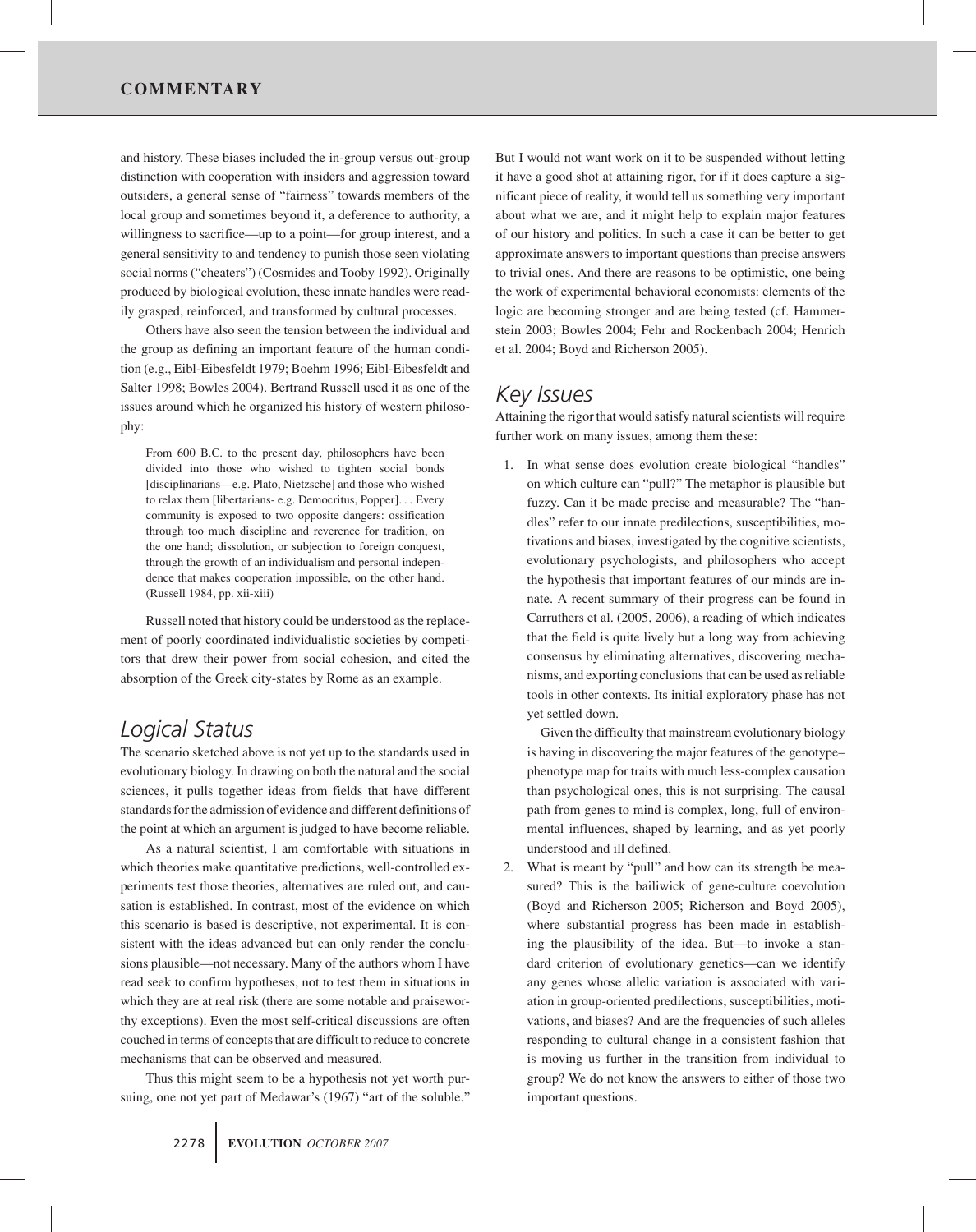It is one thing to assert that our culture is evolving stronger social norms and making moral progress, even if with strikingly tragic fits and starts. It is quite another thing to demonstrate that our evolving culture is changing the frequencies of genes that indirectly influence the innate component of behaviors that promote group integration. There is some evidence for moral progress in the history of the last three millennia—the horrors of the 20th century notwithstanding—but no evidence that I know of for culture changing the frequencies of genes that influence group-oriented behavior. As the example of Darwin shows, considerable progress can be made without genetics, but the discussion within evolutionary biology will not be concluded until the genetic issues have been dealt with. If we had adequate phenotyping in a sufficiently large case-control or multigeneration study with whole-genome sampling, some answers might be attainable (cf. The Wellcome Trust Case Control Consortium 2007).

3. Are we actually stalled, or are we continuing to change? If our individualistic and kin-oriented biology is in conflict with our group-oriented culture, and our culture but not our biology is changing in the direction of greater group integration, then innate conflicts between individual interest and group interest are not disappearing—they are growing. If we think of this process as a hierarchical selection model formalized in the covariance mathematics of the Price equation (Price 1970, 1972), then to judge the ability in principle of cultural group selection to continue to change the frequencies of genes associated with group-oriented behavior we must measure how variation in the innate component of group-oriented behavior covaries with individual and group reproductive success. How strong are those two correlations? Do they have the same or opposite sign? Are such behaviors heritable? It is one thing to assert that huntergatherers, for example, were sufficiently genetically differentiated for group selection to produce a response in alleles at loci whose function is unknown (Bowles 2006). It is quite another to demonstrate the connections between allelic variation, behavioral variation, individual reproductive success, and group performance.

Leaving the difficult genetic issues aside for the moment, how should we define groups and measure their performance in modern cultures? Large modern groups can have an existence independent of the individuals that temporarily belong to them and then move on to other groups, leaving the group intact and functioning. Think of the turnover of minerals in bone or of cells in skin: "in everything alive form is more persistent than matter" (E. Szathmary, pers. comm., recalling Aristotle). That statement ´ needs qualification, for it appears that large groups are more stable

when they have high individual turnover, whereas small groups are more stable when individuals persist in them (Palla et al. 2007).

That individuals can move among groups, belong to several at once, and have divided loyalties thus does not necessarily impede the cultural evolution of groups. But it does complicate the relationship between cultural and genetic evolution and may increase rather than decrease the conflicts felt by biologically evolved individuals encountering culturally evolved groups. Whether such conflicts have or will become strong enough for biology to put the brakes on cultural evolution is an important open question.

# *Conclusion*

Human evolution and history suggest a hypothesis: we are stalled partway through a major evolutionary transition from individual to group. I think this hypothesis is plausible and consistent with the evidence, but consistency is a weak criterion—necessity and sufficiency are much stronger. Can the logic be strengthened? Doing so will take not just a lot of work; it will take the maturation of entire fields still in their infancy. But if the hypothesis does turn out to be even partially true, it will be very important, for it says a great deal about the major issues that frame our lives.

#### **ACKNOWLEDGMENTS**

I thank S. Bowles, R. Boyd, P. Richerson, and E. Szathmáry for comments that improved a draft: *i migliore fabbri.*

#### **LITERATURE CITED**

- Barkow, J. H., L. Cosmides, and J. Tooby, eds. 1992. The adapted mind: evolutionary psychology and the generation of culture. Oxford Univ. Press, Oxford, U.K.
- Boehm, C. 1996. Emergency decisions, cultural-selection mechanics, and group selection. Curr. Anthropol. 37:763–793.
- ———. 2000. Conflict and the evolution of social control. J. Consciousness Stud. 7:79–101.
- Bowles, S. 2004. Microeconomics: behavior, institutions, and evolution. Russell Sage Foundation: Princeton Univ. Press, Princeton, NJ.
- -. 2006. Group competition, reproductive leveling, and the evolution of human altruism. Science 314:1569–1572.
- Boyd, R., H. Gintis, S. Bowles, and P. Richerson. 2003. The evolution of altruistic punishment. Proc. Natl. Acad. Sci. USA 100:3531–3535.
- Boyd, R., and P. J. Richerson. 1985. Culture and the evolutionary process. Univ. of Chicago Press, Chicago, IL.
- Boyd, R., and P. J. Richerson. 2005. The origin and evolution of cultures. Oxford Univ. Press, Oxford, U.K.
- Burt, A., and R. Trivers. 2006. Genes in conflict: the biology of selfish genetic elements. Belknap Press, Harvard, Cambridge, MA.
- Buss, L. 1987. The evolution of individuality. Princeton Univ. Press, Princeton, NJ.
- Carruthers, P., S. Laurence, and S. Stich, eds. 2005. The innate mind, Volume 1: structure and contents. Oxford Univ. Press, Oxford, U.K.
- ———. 2006. The innate mind, Volume 2: culture and cognition. Oxford Univ. Press, Oxford, U.K.
- Cosmides, L., and J. Tooby. 1992. Cognitive adaptations for social exchange. Pp. 163–228 *in* J. H. Barkow, L. Cosmides, and J. Tooby, eds. The